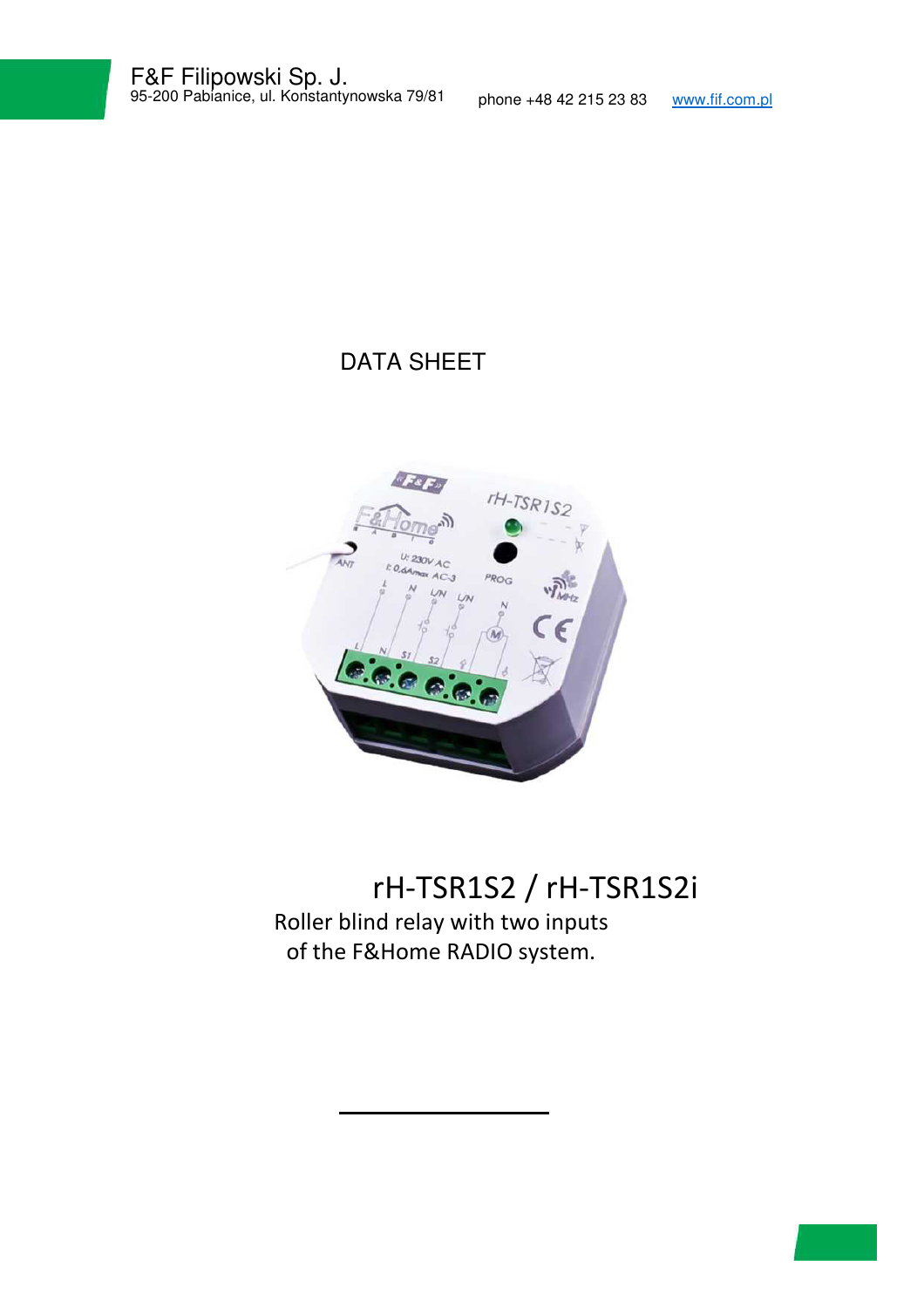The rH-TSR1S2 module is a combination of a three-state relay and two contact inputs. The module sends information about closing or opening of the contacts to the system and controls the relay, which might activate bi-directional electrical receivers. Communication with the server is done via radio. The module has two physical inputs for connecting two momentary potential-free buttons, and two relay outputs. The relay is designed to work with resistive, inductive or capacitive load of the contacts, both in DC and AC circuits. The rH-TSR1S2 is particularly suitable for controlling roller blinds (change of motor operation direction) and other devices where you cannot simultaneously activate two circuits.

#### AUTONOMOUS MODE:

If the module is disconnected from the server, it goes into autonomous mode. Holding down the button connected to contact 1 or 2 switches respectively the first (up) or the second (down) output, and releasing the button turns them off.

Conditions for autonomous mode to activate:

- 1. Correct connection of S1 and S2 contact with the button
- *2. Option Offline: autonomous mode is enabled in the Installer settings.*



The rH-TSR1S2 module is represented by an object, which consist of two binary inputs and two binary outputs (bistate), separate for each physical input. Closing or opening of the contact causes a change in logic state of the corresponding output. Input of the object is used for controlling the channels of the. The element also has two binary inputs and two binary outputs (bistate), separate for each physical input. Closing or opening of the contact causes a change in logic state of the corresponding output.

|        | <b>INPUTS</b>                                |        |        | <b>OUTPUTS</b>                                                 |        |
|--------|----------------------------------------------|--------|--------|----------------------------------------------------------------|--------|
| Figure | Name                                         | Type   | Figure | Name                                                           | Type   |
|        | relay control<br>channel up,<br>channel down | binary |        | confirmed state of the<br>relay<br>channel up, channel<br>down | binary |
|        | channel 1,2                                  | binary |        | channel 1                                                      | binary |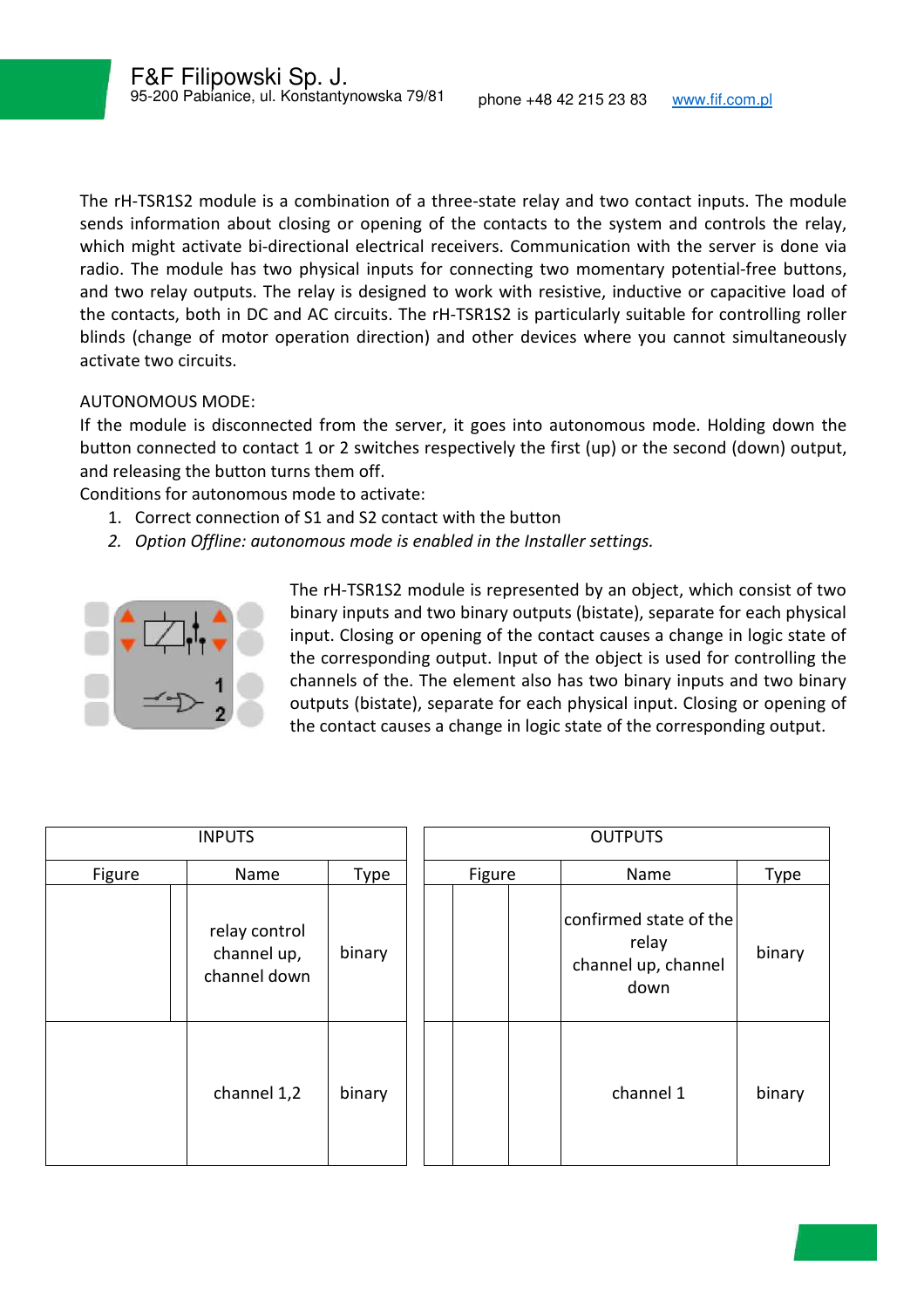| Feature name                                 | Description                                                                                                                                                      | Range              | Unit / Description                                                               |  |
|----------------------------------------------|------------------------------------------------------------------------------------------------------------------------------------------------------------------|--------------------|----------------------------------------------------------------------------------|--|
|                                              |                                                                                                                                                                  | Standard module    | Information on the standard output<br>SX 752                                     |  |
| Connection monitoring                        | Sets action in case of loss of connection<br>to the server (information about the                                                                                | Alarm module       | Information on the alarm output SX<br>752                                        |  |
|                                              | modules out of reach).                                                                                                                                           | Unmonitored module | No connection correctness control                                                |  |
| The delay in signaling a<br>lack of coverage | Sets the delay after which the module is<br>reported that it is beyond the coverage<br>range of the server                                                       | $1 - 5$            |                                                                                  |  |
| Relay offline:<br>lautonomous mode           |                                                                                                                                                                  | Enabled            | When there is no connection                                                      |  |
|                                              | Sets the behavior of the module when<br>there is no connected to the server                                                                                      |                    | to the server, the module                                                        |  |
|                                              |                                                                                                                                                                  |                    | operates as a normal bistable                                                    |  |
|                                              |                                                                                                                                                                  | <b>Disabled</b>    | When there is no connection                                                      |  |
|                                              |                                                                                                                                                                  |                    | to the server, the module is                                                     |  |
| Offline: enable for<br>the power on          | Sets the operation time of the module<br>[minutes] after switching when there is no connection to the<br>server                                                  | $0 - 240$          | minute                                                                           |  |
|                                              | Defines the status of contacts on the                                                                                                                            | Closed             | Logical state '1' is generated on<br>the output when the contacts are<br>closed. |  |
|                                              | Contact 1, 2 active, when output for which the status is to be set<br>active, which means logical state 1                                                        | Open               | Logical state '1' is generated on<br>the output when the contacts are<br>open.   |  |
| - unlimited)                                 | Sets the time after which the output<br>Maximum activity time (0 status will be changed to logical state '0'<br>in the absence of a response from the<br>module. | $0 - 600$          | second                                                                           |  |

#### Installer settings in the configuration program

Contact active when feature: the system adopted positive logic. This means that the idle state is '0', and the active state (unstable) is '1'. For momentary button (bell button) the stable state is an inactive state - at the output of the object we have logical state '0'. Regardless of the selected Contact active option and the actual status of contacts, shortly after the project starts the outputs have the logical state '0'. It takes a minute to synchronize with the module and the object outputs are updated. If you choose the Contact active, when open option, which means the contact inputs are permanently open, then on the appropriate output of the object will cyclically appear logical state '1' for the time specified in the Installer Settings, then the logical state '0' before syncing.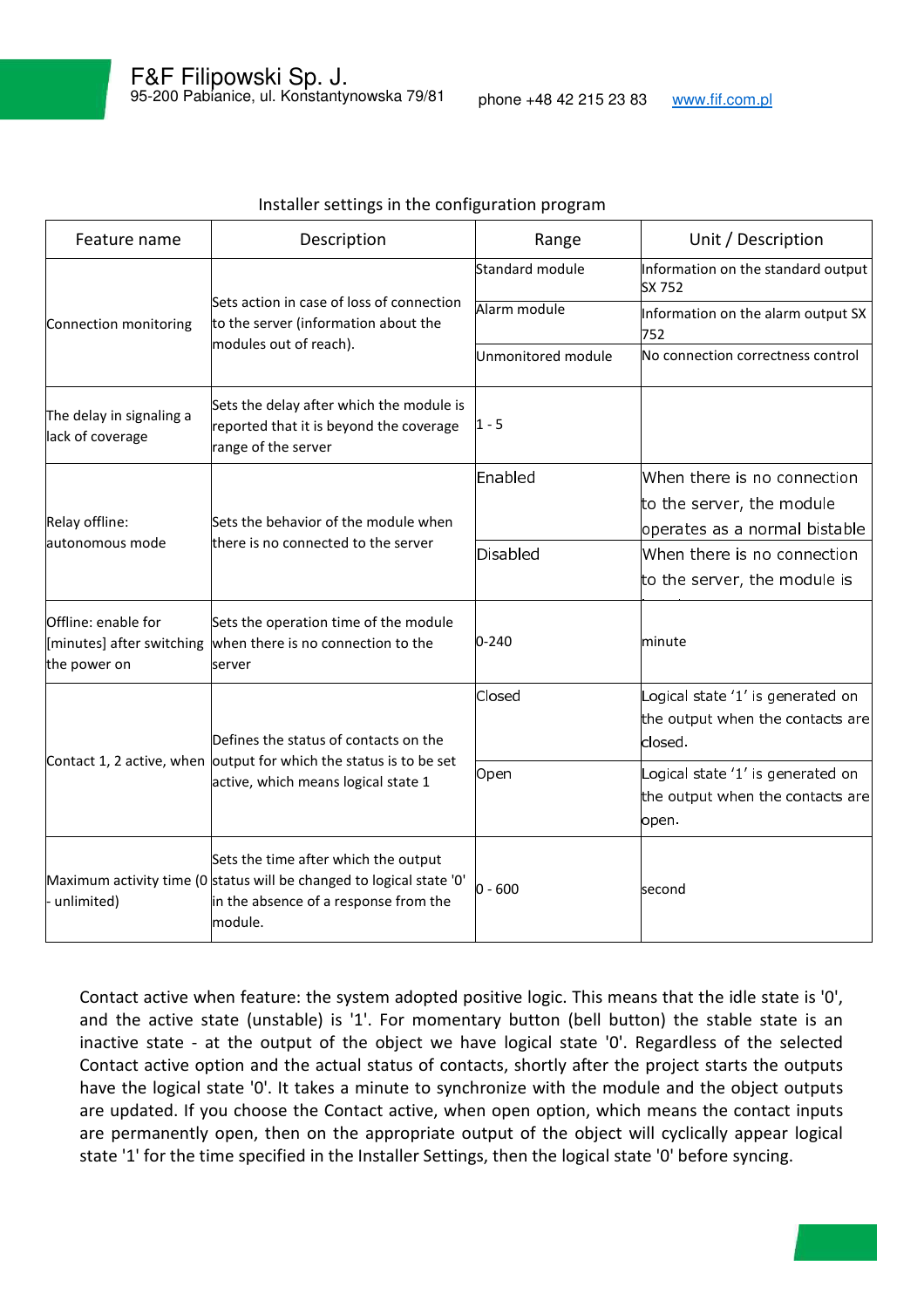ł

If you choose Contact active, when closed option and contact inputs are permanently closed, then the appropriate output object will appear cyclically logical state of '1' for the time specified in the Installer Settings, then the logical state '0' before syncing. Maximum activity time feature: setting the parameter to '0' disables the auto-zeroing of the output. This is usually the case when the contact is treated as a bistable (for example as a limit switch). The maximum activity time has been introduced so that the logic state '1' did not last non-stop, when communication with the module is lost (except in the case where a user himself forced such a situation in Installer Settings).

The simplest use of the object is the use of program roller blind controller 760 and controlling with the buttons connected to the inputs of the rH-TSR1S2 relay.





#### **The module is available in two variants:**

rH- TSR1S2 - basic version of the really with a capacitor power supply. rH- TSR1S2i - next (current) generation of a relay with pulse power supply.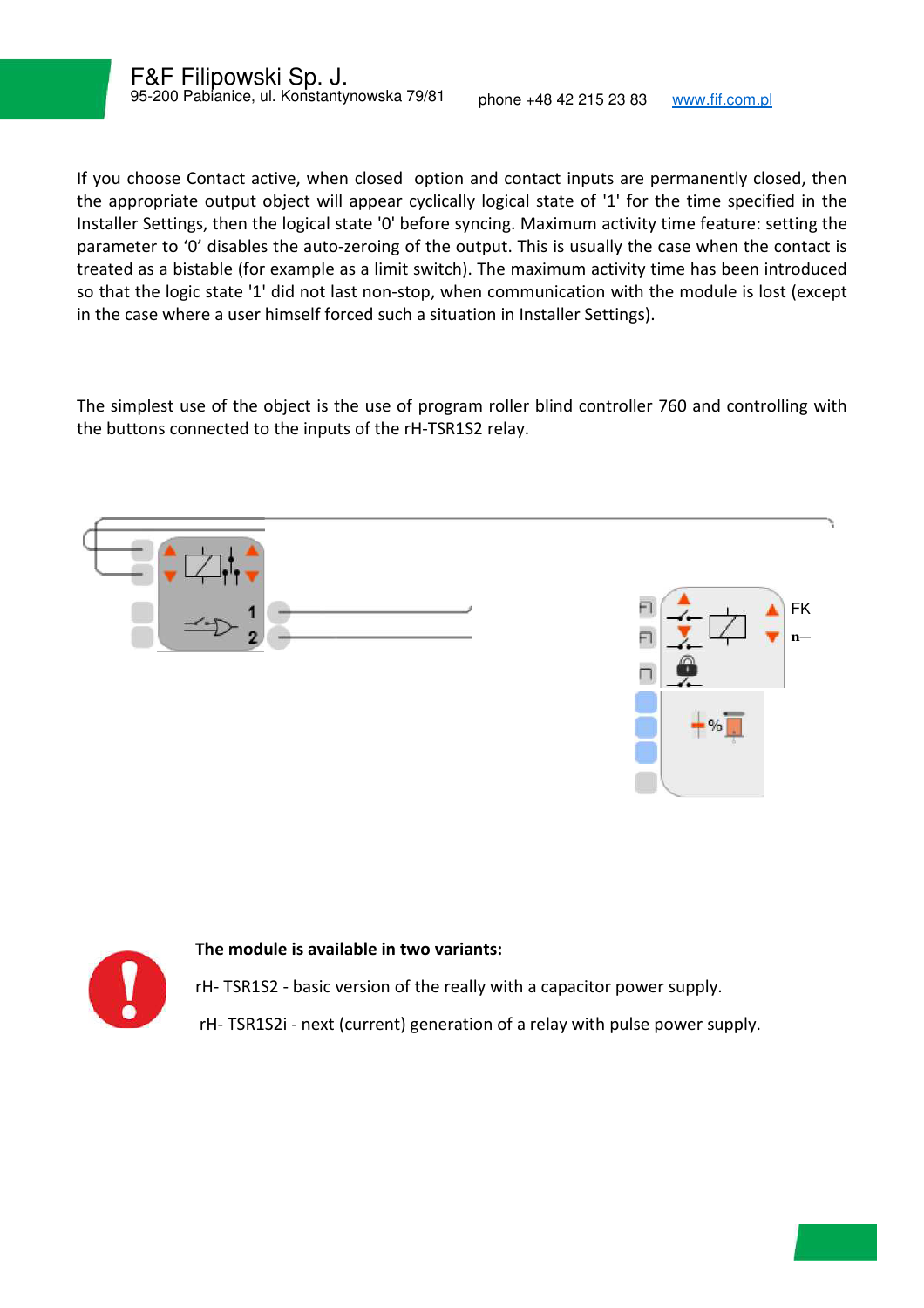| Technical specifications table    |                                                            |  |  |  |  |
|-----------------------------------|------------------------------------------------------------|--|--|--|--|
| Rated supply voltage              | 230 V AC                                                   |  |  |  |  |
| Supply voltage tolerance          | $-20\%$ , $+10\%$                                          |  |  |  |  |
| Rated power consumption           | $<$ 1 $W$                                                  |  |  |  |  |
| Radio link (operating frequency)  | 868 MHz                                                    |  |  |  |  |
| Signal strength                   | 9 mW                                                       |  |  |  |  |
| Transmission type                 | two-way                                                    |  |  |  |  |
| Coding                            | yes                                                        |  |  |  |  |
| Range in open space               | 100 m                                                      |  |  |  |  |
| Period of logging in the system   | 30 seconds                                                 |  |  |  |  |
| Relay number                      |                                                            |  |  |  |  |
| Relay contact current             | 0,6 A / 230 V AC                                           |  |  |  |  |
| Input triggered with level L or N | 2 x contact                                                |  |  |  |  |
| Input current                     | $\leq$ = 1 mA                                              |  |  |  |  |
| Storing temperature               | -20 <sup>o</sup> C to +50 <sup>o</sup> C                   |  |  |  |  |
| <b>Working temperature</b>        | +10 <sup>o</sup> C, +45 <sup>o</sup> C                     |  |  |  |  |
| Humidity                          | $\leq$ =85% (without condensation and aggressive<br>gases) |  |  |  |  |
| Dimensions                        | 48 x 48 x 22 mm                                            |  |  |  |  |
| Ingress protection                | <b>IP20</b>                                                |  |  |  |  |
| Operating position                | anv                                                        |  |  |  |  |
| Enclosure type                    | in-wall                                                    |  |  |  |  |
|                                   | against overheating                                        |  |  |  |  |
| Built-in security                 | system extinguishing sparking of the relay contact         |  |  |  |  |
| Autonomous mode                   | yes                                                        |  |  |  |  |